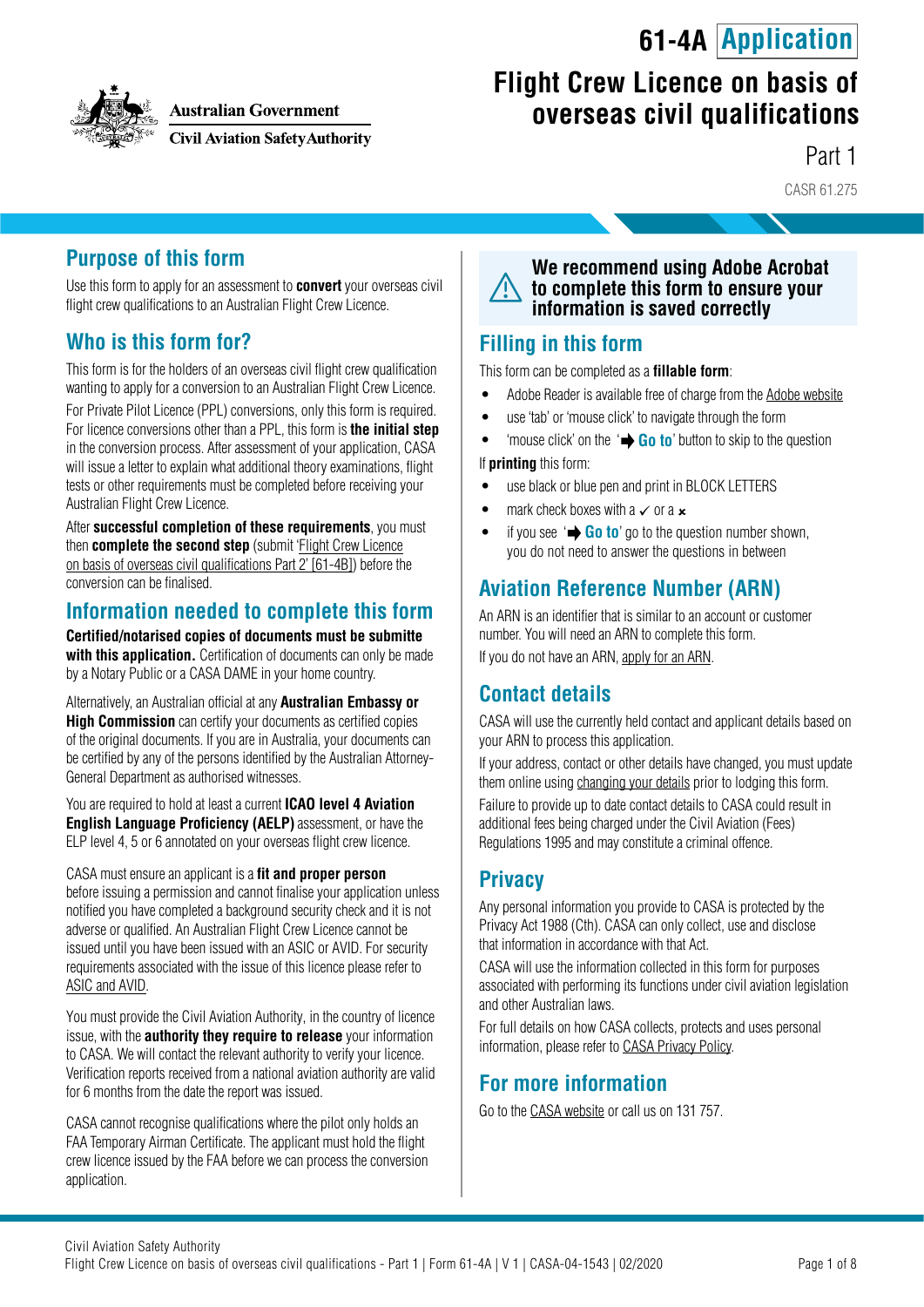# **Applicant**

|              | <b>Applicant</b>                                                                                                                                                                                                                                                     | 6 | Have you ever been refused the issue of a transport related                                                                                                                                  |
|--------------|----------------------------------------------------------------------------------------------------------------------------------------------------------------------------------------------------------------------------------------------------------------------|---|----------------------------------------------------------------------------------------------------------------------------------------------------------------------------------------------|
|              | What are the <b>applicant</b> details?                                                                                                                                                                                                                               |   | licence or certificate (eg. pilot licence, pilot certificate, drivers<br>licence, boating licence)?                                                                                          |
|              | If your address, contact or other details have changed, you<br>must update them using changing your details.                                                                                                                                                         |   | N <sub>0</sub><br><b>Yes</b>                                                                                                                                                                 |
|              | Full name                                                                                                                                                                                                                                                            |   |                                                                                                                                                                                              |
|              | ARN                                                                                                                                                                                                                                                                  | 7 | Do you have any criminal conviction or finding of guilt, which<br>is less than ten years old, or any juvenile criminal conviction or<br>finding of guilt, which is less than five years old? |
|              |                                                                                                                                                                                                                                                                      |   | Include all motor vehicle traffic-related convictions including<br>those from overseas.                                                                                                      |
|              | Contact number                                                                                                                                                                                                                                                       |   | N <sub>0</sub>                                                                                                                                                                               |
|              |                                                                                                                                                                                                                                                                      |   | <b>Yes</b>                                                                                                                                                                                   |
|              | Email address                                                                                                                                                                                                                                                        |   |                                                                                                                                                                                              |
|              |                                                                                                                                                                                                                                                                      | 8 | Is suspension or cancellation action pending in relation to any<br>aviation licence you hold?                                                                                                |
| $\mathbf{2}$ | Do you hold a current Aviation Security Identification                                                                                                                                                                                                               |   | N <sub>0</sub>                                                                                                                                                                               |
|              | Card (ASIC) or Aviation Identification (AVID)?<br>Refer to Aviation Transport Security Regulations 2005                                                                                                                                                              |   | <b>Yes</b>                                                                                                                                                                                   |
|              | $\rightarrow$ Go to 3<br><b>No</b>                                                                                                                                                                                                                                   |   |                                                                                                                                                                                              |
|              | <b>Yes</b><br>Attach a certified copy<br>$\rightarrow$ Go to 4                                                                                                                                                                                                       | 9 | If you answered yes to any of questions 5 to 8, you must<br>provide details below.                                                                                                           |
|              | Attach certified cop                                                                                                                                                                                                                                                 |   | Include dates, actions, charges, convictions and<br>imprisonment in Australia and overseas.                                                                                                  |
|              |                                                                                                                                                                                                                                                                      |   | Refer to CASR 11.055 and Aviation Transport Security Regulations 2005,<br>Regulations 6.55 and 6.59                                                                                          |
| 3            | Have you applied for an ASIC/AVID?                                                                                                                                                                                                                                   |   |                                                                                                                                                                                              |
|              | <b>No</b><br>You cannot submit this application until you have<br>applied for an ASIC/AVID                                                                                                                                                                           |   |                                                                                                                                                                                              |
|              | Your application will be placed on hold until either<br>Yes<br>your AVID is issued by CASA or you supply a<br>certified copy of your ASIC $\rightarrow$ Go to 4                                                                                                      |   |                                                                                                                                                                                              |
| 4            | Have you completed an Aviation English Language<br>Proficiency (AELP) assessment?<br>Refer to CASR 61.160                                                                                                                                                            |   |                                                                                                                                                                                              |
|              | Yes $\Box$<br>I have completed an ICAO level 4, or higher, AELP<br>assessment and it is annotated on my overseas<br><b>Flight Crew Licence</b>                                                                                                                       |   |                                                                                                                                                                                              |
|              | <b>Yes</b><br>n a<br>I have completed an Australian<br>ICAO AELP assessment                                                                                                                                                                                          |   |                                                                                                                                                                                              |
|              | Attach assessment                                                                                                                                                                                                                                                    |   | Attach additional pages if required                                                                                                                                                          |
| 5            | Has any action been taken against you; or is any action in the<br>process of being taken against you; or have you been refused<br>the issue of any aviation related licence, certificate, rating or<br>authority by an organisation?<br>N <sub>0</sub><br><b>Yes</b> |   |                                                                                                                                                                                              |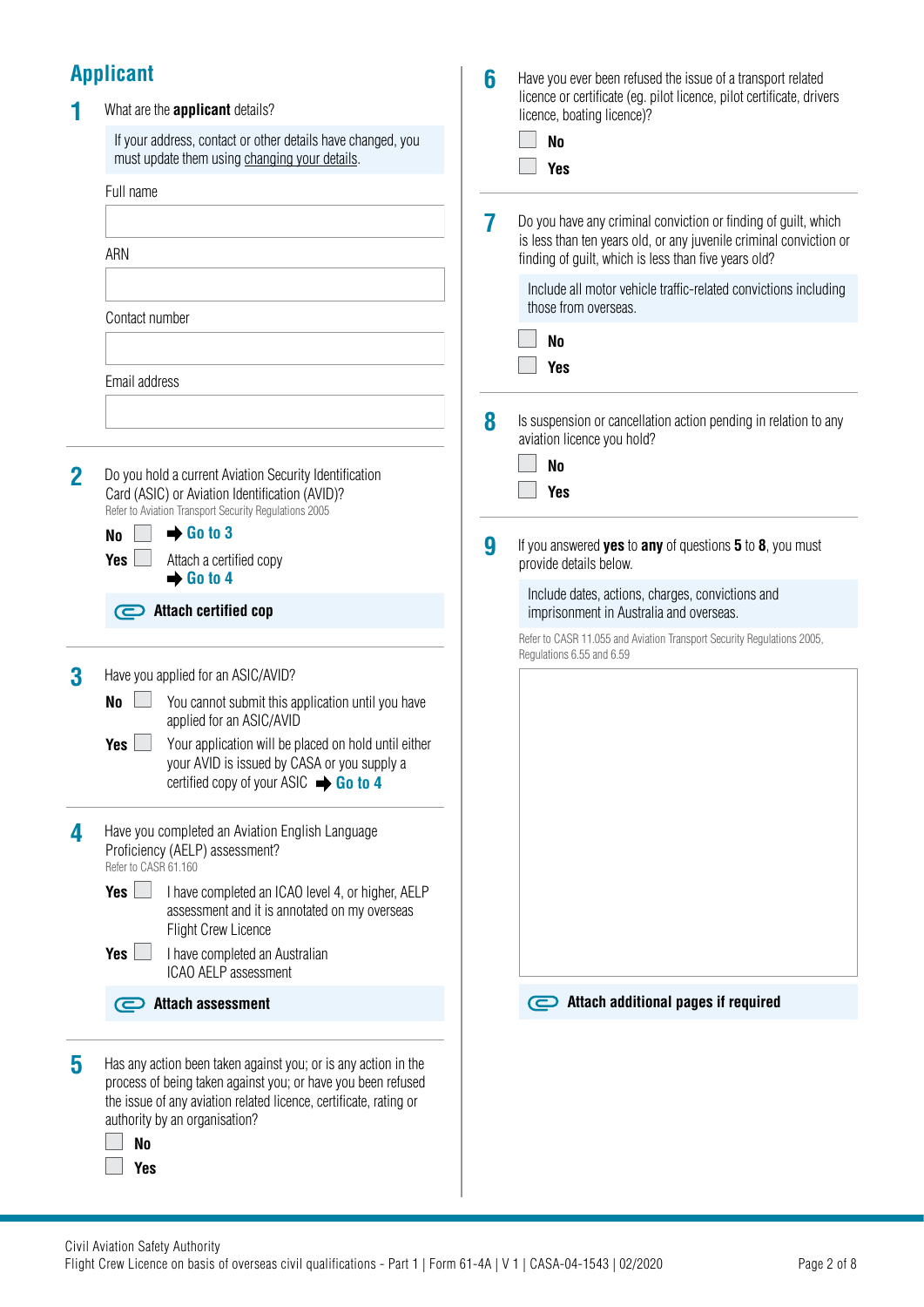### **Licence levels and aircraft category ratings Design feature endorsements**

| What <b>aircraft category(s)</b> and <b>Level(s)</b> are you applying for? |                  |  |
|----------------------------------------------------------------------------|------------------|--|
| <b>Aeroplane</b>                                                           |                  |  |
| Private pilot                                                              | Commercial pilot |  |
| Multi-crew pilot                                                           | Air transport    |  |
| <b>Helicopter</b>                                                          |                  |  |
| Private pilot                                                              | Commercial pilot |  |
| Air transport                                                              |                  |  |
| <b>Power-lift aircraft</b>                                                 |                  |  |
| Private pilot                                                              | Commercial pilot |  |
| Air transport                                                              |                  |  |
| Gyroplane                                                                  |                  |  |
| Private pilot                                                              | Commercial pilot |  |
| Airship                                                                    |                  |  |
| Private pilot                                                              | Commercial pilot |  |

## **Category, class or type rating(s)**

### **11** What **aircraft category, class** or **Type ratings** are you Instrument applying to be issued to an Australian Flight Crew licence based off your overseas flight crew licence? Refer to Part 61 Prescription of Aircraft and Ratings - CASR Part 61 Edition 6 Flight Instructor **Aeroplane** 1 Single-engine class Multi-engine class ÷,  $\Box$  Type rating Simulator Instructor **Helicopter** I Single-engine class  $\Box$  Type rating Flight Examiner **Power-lift aircraft** Aerial Application  $\Box$  Type rating Low Level **Gyroplane**  $\Box$  Type rating Night VFR **Airship**  $\Box$  Type rating Night Vision Imaging System **Attach additional pages if required**

|    | 12 What design feature endorsements are you qualified to<br>hold?<br>Refer to CASR 61.755 |
|----|-------------------------------------------------------------------------------------------|
|    | Tailwheel undercarriage                                                                   |
|    | Pressurisation system                                                                     |
|    | Retractable undercarriage                                                                 |
|    | Floatplane                                                                                |
|    | Manual Propeller Pitch Control                                                            |
|    | <b>Floating Hull</b>                                                                      |
|    |                                                                                           |
|    | Gas Turbine Engine<br>Ski Landing Gear                                                    |
|    | Multi Engine Centreline Thrust                                                            |
|    | <b>Float Alighting Gear</b>                                                               |
|    |                                                                                           |
|    | <b>Operational Ratings</b>                                                                |
| 13 | What <b>Operational Ratings</b> are you applying to be added to<br>your licence?          |
|    | Refer to the Flight Crew Licensing Manual Section 12.1.4                                  |
|    | Instrument                                                                                |
|    |                                                                                           |
|    | Flight Instructor                                                                         |
|    |                                                                                           |
|    |                                                                                           |
|    | Simulator Instructor                                                                      |
|    |                                                                                           |
|    | <b>Flight Examiner</b>                                                                    |
|    |                                                                                           |
|    |                                                                                           |
|    | Aerial Application                                                                        |
|    | Low Level                                                                                 |
|    |                                                                                           |
|    | Night VFR                                                                                 |
|    | Night Vision Imaging System                                                               |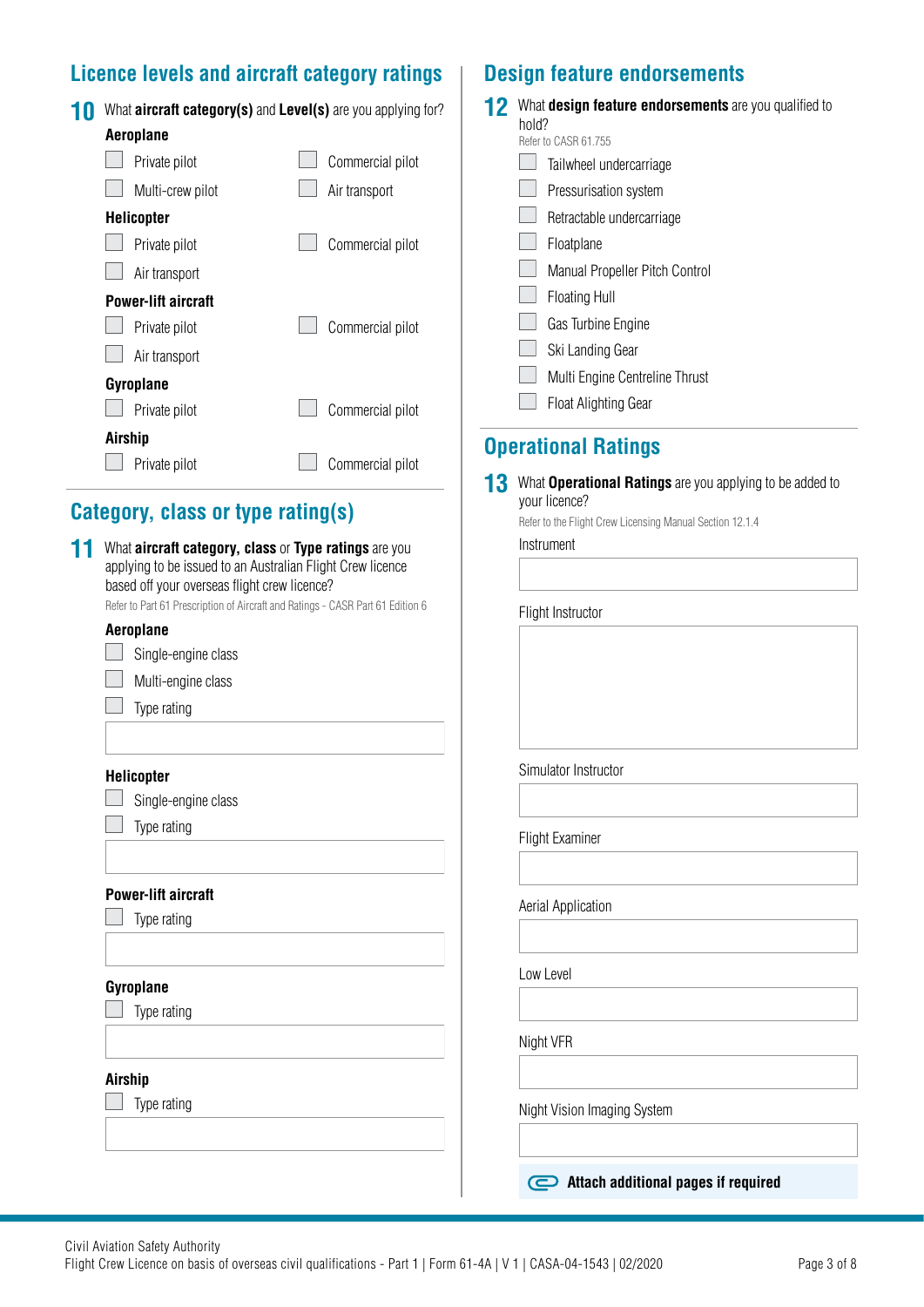## **Aeronautical experience**

|  | 14 What licence category are you applying for? |  |  |  |  |
|--|------------------------------------------------|--|--|--|--|
|--|------------------------------------------------|--|--|--|--|

You must have the required aeronautical experience to satisfy the requirements of the licence sought (including instrument flight time).

| Private Pilot Licence                                                     | $\Box \rightarrow$ Go to 15 |
|---------------------------------------------------------------------------|-----------------------------|
| <b>Commercial Pilot Licence</b>                                           | $\Box \rightarrow$ Go to 16 |
| Multi Crew Pilot Licence (Aeroplane only) <b>E</b> $\rightarrow$ Go to 18 |                             |
| Air Transport Pilot Licence                                               | $\Box \rightarrow$ Go to 17 |

**15** What is your **Private Pilot Licence** aeronautical experience?

| <b>Aeroplane Category</b> |  |  |
|---------------------------|--|--|
|                           |  |  |

| Refer to CASR 61.545                                                  |                      |                     |
|-----------------------------------------------------------------------|----------------------|---------------------|
| Type of experience                                                    | <b>Minimum hours</b> | <b>Actual hours</b> |
| <b>Total Aeronautical</b><br><b>Experience (on all</b><br>categories) | 40                   |                     |
| Total Flight Time as a<br>Pilot (on all categories)                   | 35                   |                     |
| Total Flight Time as<br>Pilot of an Aeroplane                         | 20                   |                     |
| <b>Total Solo Flight Time</b><br>in an Aeroplane                      | 10                   |                     |
| Total Solo Cross-<br>Country Flight Time in<br>an Aeroplane           | 5                    |                     |
| <b>Total Dual Instrument</b><br>Time (on all categories)              | 2                    |                     |
| <b>Total Dual Instrument</b><br>Flight Time in an<br>Aeroplane        | 1                    |                     |

### **Helicopter Category**

Refer to CASR 61.550

| <b>Type of experience</b>                                      | <b>Minimum hours</b> | <b>Actual hours</b> |
|----------------------------------------------------------------|----------------------|---------------------|
| Total Aeronautical<br><b>Experience (on all</b><br>categories) | 40                   |                     |
| Total Flight Time as a<br>Pilot (on all categories)            | 35                   |                     |
| Total Flight Time as<br>Pilot of a Helicopter                  | 30                   |                     |
| Total Solo Flight Time<br>in a Helicopter                      | 10                   |                     |
| Total Solo Cross-<br>Country Flight Time in<br>a Helicopter    | 5                    |                     |
|                                                                |                      |                     |

### **15 C**

| <b>Powered-lift Aircraft Category</b><br>Refer to CASR 61.555                      |                      |                     |
|------------------------------------------------------------------------------------|----------------------|---------------------|
| <b>Type of experience</b>                                                          | <b>Minimum hours</b> | <b>Actual hours</b> |
| <b>Total Aeronautical</b><br><b>Experience (on all</b><br>categories)              | 40                   |                     |
| Total Flight Time as a<br>Pilot (on all categories)                                | 35                   |                     |
| Total Flight Time as<br>Pilot of a Powered-lift<br>aircraft of Helicopter          | 30                   |                     |
| Total Flight Time as<br>Pilot of a Powered-lift<br>aircraft                        | 20                   |                     |
| <b>Total Solo Flight Time</b><br>in a Powered-lift aircraft                        | 10                   |                     |
| <b>Total Solo Cross-</b><br>Country Flight Time in<br>a Powered-lift aircraft      | 5                    |                     |
| <b>Total Dual Instrument</b><br>Time (on all categories)                           | $\overline{c}$       |                     |
| <b>Total Dual Instrument</b><br>Flight Time in a<br>Powered-lift aircraft          | 1                    |                     |
| Gyroplane Category<br>Refer to CASR 61.560                                         |                      |                     |
| <b>Type of experience</b>                                                          | <b>Minimum hours</b> | <b>Actual hours</b> |
| <b>Total Aeronautical</b><br><b>Experience (on all</b><br>categories)              | 40                   |                     |
| Total Flight Time as a<br>Pilot (on all categories)                                | 35                   |                     |
| Total Flight Time as<br>Pilot of a Gyroplane                                       | 20                   |                     |
| <b>Total Solo Flight Time</b><br>in a Powered aircraft                             | 10                   |                     |
| <b>Total Solo Flight Time</b><br>in a Gyroplane                                    | 5                    |                     |
|                                                                                    |                      |                     |
| <b>Total Solo Cross</b><br>County Time in a<br>Powered aircraft                    | 5                    |                     |
| <b>Airship Category</b><br>Refer to CASR 61.565                                    |                      |                     |
| <b>Type of experience</b>                                                          | <b>Minimum hours</b> | <b>Actual hours</b> |
| <b>Total Flight Time as</b><br>a Pilot of an Airship<br><b>Total Cross-Country</b> | 25                   |                     |

Total Dual Instrument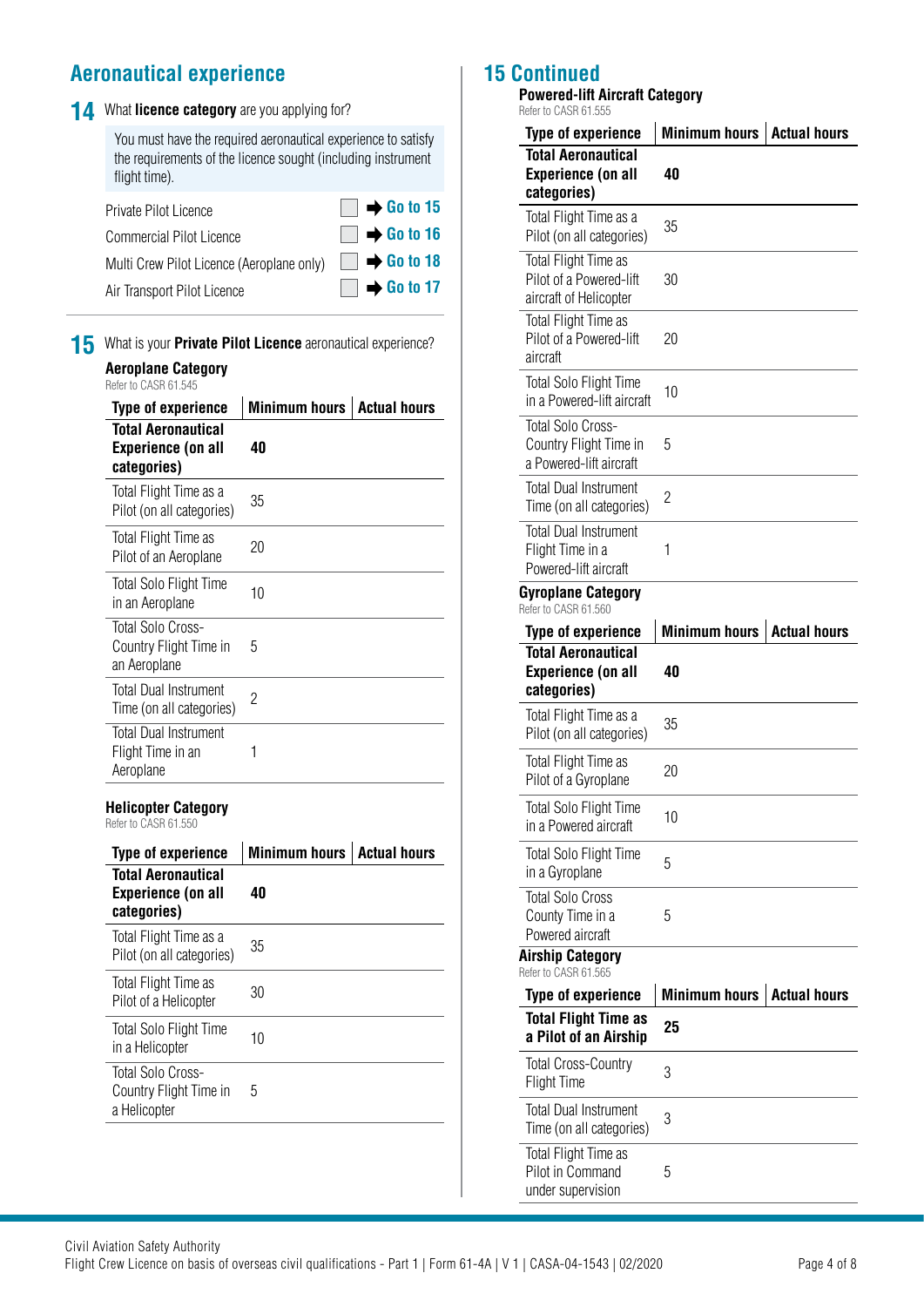| Refer to CASR 61.610                                                                               |                             |                     |
|----------------------------------------------------------------------------------------------------|-----------------------------|---------------------|
| <b>Type of experience</b><br><b>Total Aeronautical</b><br><b>Experience (on all</b><br>categories) | <b>Minimum hours</b><br>200 | <b>Actual hours</b> |
| Total Flight Time as a<br>Pilot (on all categories)                                                | 190                         |                     |
| <b>Total Pilot in Command</b><br>in an Aeroplane                                                   | 100                         |                     |
| <b>Total Cross-Country</b><br>Pilot in Command<br>Flight Time in an<br>Aeroplane                   | 20                          |                     |
| <b>Total Instrument Time</b><br>(on all categories)                                                | 10                          |                     |
| <b>Total Instrument Flight</b><br>Time in an Aeroplane                                             | 5                           |                     |
| <b>Helicopter Category</b><br>Refer to CASR 61.615 1A                                              |                             |                     |
| <b>Type of experience</b>                                                                          | <b>Minimum hours</b>        | <b>Actual hours</b> |
| <b>Total Aeronautical</b><br><b>Experience (on all</b><br>categories)                              | 150                         |                     |
| Total Flight Time as a<br>Pilot (on all categories)                                                | 140                         |                     |
| Total Flight Time as<br>Pilot in a Helicopter                                                      | 70                          |                     |
| <b>Total Flight Time Pilot</b><br>in Command Flight<br>Time in an Helicopter                       | 35                          |                     |
| <b>Total Cross-Country</b><br>Pilot in Command<br>Flight Time in a<br>Helicopter                   | 10                          |                     |
| <b>Powered-lift Aircraft Category</b><br>Refer to CASR 61 620                                      |                             |                     |
| <b>Type of experience</b>                                                                          | <b>Minimum hours</b>        | <b>Actual hours</b> |
| <b>Total aeronautical</b><br>experience                                                            | 200                         |                     |
| Flight time as a pilot                                                                             | 190                         |                     |
| Flight time as pilot in<br>command of a powered-<br>lift aircraft                                  | 50                          |                     |
| Cross-country flight time<br>as pilot in command of a                                              | 10                          |                     |
| powered-lift aircraft                                                                              |                             |                     |
| Instrument time                                                                                    | 10                          |                     |

### **16 Continued**

### **Gyroplane Category**

Refer to CASR 61.625

| האט.ווט הכראט וויוסופו                                                                                     |                      |                     |
|------------------------------------------------------------------------------------------------------------|----------------------|---------------------|
| <b>Type of experience</b>                                                                                  | <b>Minimum hours</b> | <b>Actual hours</b> |
| <b>Total aeronautical</b><br>experience                                                                    | 150                  |                     |
| Flight time as a pilot of<br>a gyroplane                                                                   | 75                   |                     |
| Flight time as pilot<br>in command of a<br>gyroplane                                                       | 35                   |                     |
| Dual flight time in a<br>gyroplane                                                                         | 20                   |                     |
| Cross-country flight<br>time as pilot in command<br>of a powered aircraft                                  | 20                   |                     |
| Cross-country flight<br>time as pilot in command<br>of a gyroplane                                         | 10                   |                     |
| Dual instrument time in<br>an aircraft or approved<br>flight simulation training<br>device for the purpose | 10                   |                     |
| <b>Airship Category</b>                                                                                    |                      |                     |
| Refer to CASR 61.630                                                                                       |                      |                     |
| <b>Type of experience</b>                                                                                  | <b>Minimum hours</b> | <b>Actual hours</b> |
| <b>Total aeronautical</b><br>experience                                                                    | 200                  |                     |
| Flight time as a pilot                                                                                     | 180                  |                     |
| Flight time as a pilot of<br>an airship                                                                    | 50                   |                     |
| Flight time as pilot<br>in command/pilot<br>in command under<br>supervision, of an airship                 | 30                   |                     |
| Cross-country flight time<br>as pilot in command/<br>pilot in command under<br>supervision, of an airship  | 10                   |                     |
| Flight time at night as<br>pilot in command/<br>pilot in command under<br>supervision, of an airship       | 10                   |                     |
| Instrument time                                                                                            | 40                   |                     |
| Instrument flight time                                                                                     | 20                   |                     |
|                                                                                                            |                      |                     |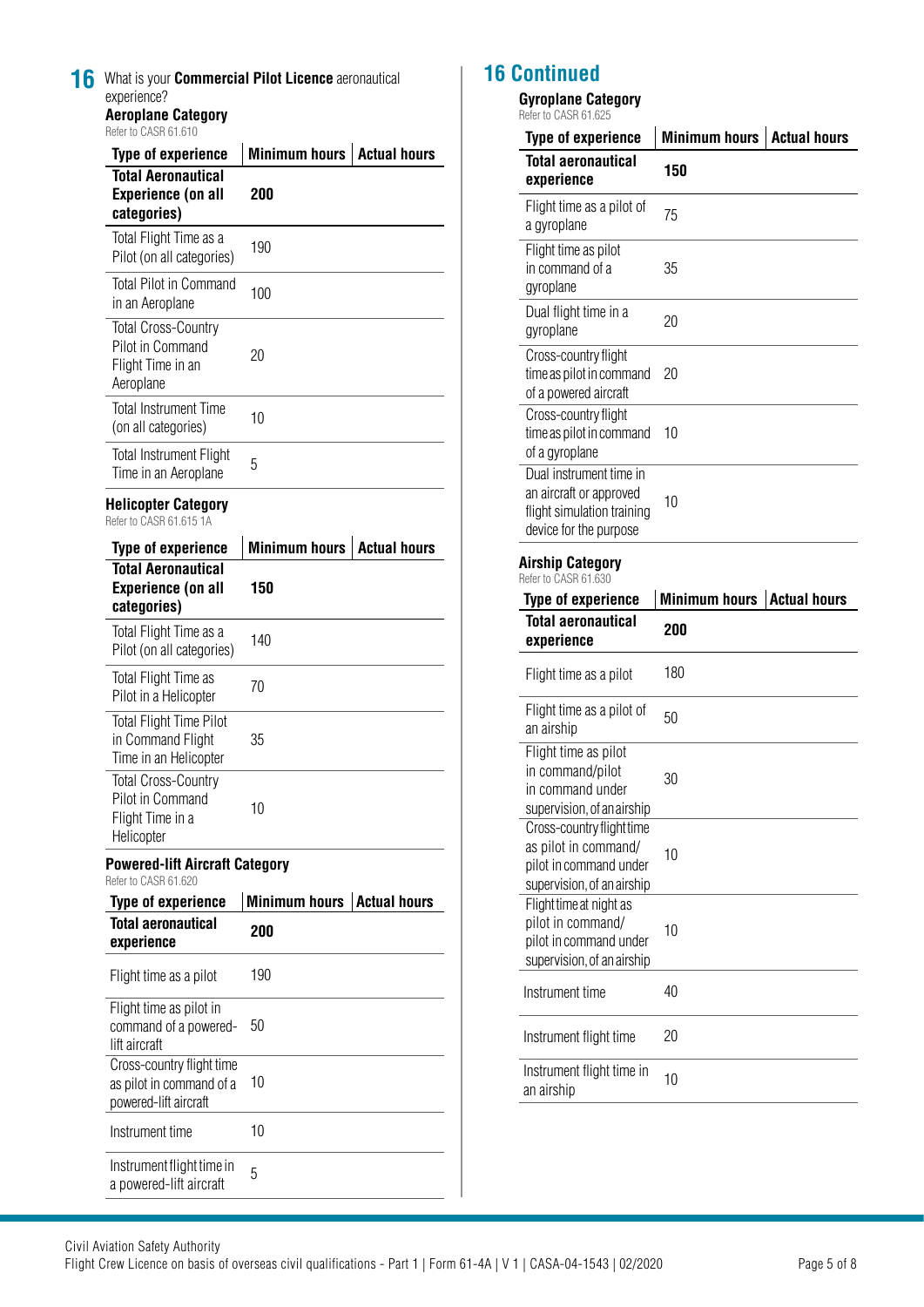| 17 | What is your Air Transport Pilot Licence aeronautical |
|----|-------------------------------------------------------|
|    | experience?                                           |
|    | <b>Aeroplane Category</b>                             |

Refer to CASR 61.705

| <b>Type of experience</b>                                                                                                                                    | Minimum hours<br><b>Actual hours</b> |                     |  |  |
|--------------------------------------------------------------------------------------------------------------------------------------------------------------|--------------------------------------|---------------------|--|--|
| <b>Total aeronautical</b><br>experience                                                                                                                      | 1500                                 |                     |  |  |
| Flight time as a pilot                                                                                                                                       | 1400                                 |                     |  |  |
| Flight time as pilot of an<br>aeroplane                                                                                                                      | 750                                  |                     |  |  |
| Flight time as pilot<br>in command under<br>supervision, of a<br>powered-lift aircraft                                                                       | 500                                  |                     |  |  |
| Flight time in an<br>aeroplane as pilot<br>in command/pilot<br>in command under<br>supervision, of which at<br>least 70 hours must be<br>as pilot in command | 250                                  |                     |  |  |
| Cross-country flight<br>time in an aeroplane                                                                                                                 | 200                                  |                     |  |  |
| Cross-country flight time<br>as pilot in command,<br>or pilot in command<br>under supervision, of an<br>aeroplane                                            | 100                                  |                     |  |  |
| Flight time at night as<br>pilot of an aeroplane,<br>other than dual flight                                                                                  | 100                                  |                     |  |  |
| Instrument time                                                                                                                                              | 75                                   |                     |  |  |
| Instrument flight time in<br>an aeroplane                                                                                                                    | 45                                   |                     |  |  |
| Complete only $(A)$ or $(B)$ , as applicable                                                                                                                 |                                      |                     |  |  |
| <b>Type of experience</b>                                                                                                                                    | <b>Minimum hours</b>                 | <b>Actual hours</b> |  |  |
| (A) ICUS in Aeroplane                                                                                                                                        | 500                                  |                     |  |  |
| (B1) PIC or ICUS in<br>Aeroplane                                                                                                                             | 250                                  |                     |  |  |
| (B2) Of the hours<br>entered for $(B1)$ , they<br>must contain: PIC                                                                                          | 70                                   |                     |  |  |
| <b>Cross Country Flight</b><br>Time in Aeroplane                                                                                                             | 200                                  |                     |  |  |
| <b>Cross Country Flight</b><br>Time as PIC or ICUS                                                                                                           | 100                                  |                     |  |  |
| Flight Time at NIGHT<br>in an Aeroplane - other<br>than DUAL                                                                                                 | 100                                  |                     |  |  |
| Instrument Time                                                                                                                                              | 75                                   |                     |  |  |
| Instrument Flight Time<br>in an aeroplane                                                                                                                    | 45                                   |                     |  |  |

### **17 Continued**

 $\overline{\phantom{a}}$ 

 $\overline{\phantom{a}}$ 

 $\overline{\phantom{a}}$ 

 $\overline{a}$ 

### **Helicopter Category**

Refer to CASR 61.710

| <b>Type of experience</b>                                                      | <b>Minimum hours</b>      | <b>Actual hours</b> |  |
|--------------------------------------------------------------------------------|---------------------------|---------------------|--|
| <b>Total Aeronautical</b><br><b>Experience (Flight+</b><br>Simulated+Tethered) | 1000                      |                     |  |
| Flight Time as a pilot                                                         | 900                       |                     |  |
| Total Flight Time in a<br>helicopter                                           | 750                       |                     |  |
| CASA approved flight<br>simulator training<br>device time                      |                           |                     |  |
| Flight simulator<br>training device hours<br>not in a flight simulator         | Not more then 25<br>hours |                     |  |
| Tethered flight time                                                           | Not more then 5<br>hours  |                     |  |
| Complete only $(A)$ or $(B)$ and $(C)$                                         |                           |                     |  |
| <b>Type of experience</b>                                                      | <b>Minimum hours</b>      | <b>Actual hours</b> |  |
| (A) PIC in a helicopter                                                        | 250                       |                     |  |
| (B) ICUS in helicopter                                                         | 250                       |                     |  |
| (C) PIC in helicopter                                                          | 70                        |                     |  |
| Complete only $(A)$ and either $(B)$ or $(C)$                                  |                           |                     |  |
| <b>Type of experience</b>                                                      | <b>Minimum hours</b>      | <b>Actual hours</b> |  |
| (A) Cross Country<br>Flight Time in<br>helicopter                              | 200                       |                     |  |
| (B) Cross Country<br>Flight Time as PIC in a<br>helicopter                     | 100                       |                     |  |
| (C) Cross Country<br>Flight Time ICUS in a<br>helicopter                       | 100                       |                     |  |
| <b>Type of experience</b>                                                      | <b>Minimum hours</b>      | <b>Actual hours</b> |  |
| Flight time at NIGHT in<br>a helicopter                                        | 50                        |                     |  |

| $u$ , $v$ , $v$ , $v$ , $v$ , $v$ , $v$   |     |
|-------------------------------------------|-----|
| Instrument Time                           | 30. |
| Instrument Flight Time<br>in a helicopter | 20  |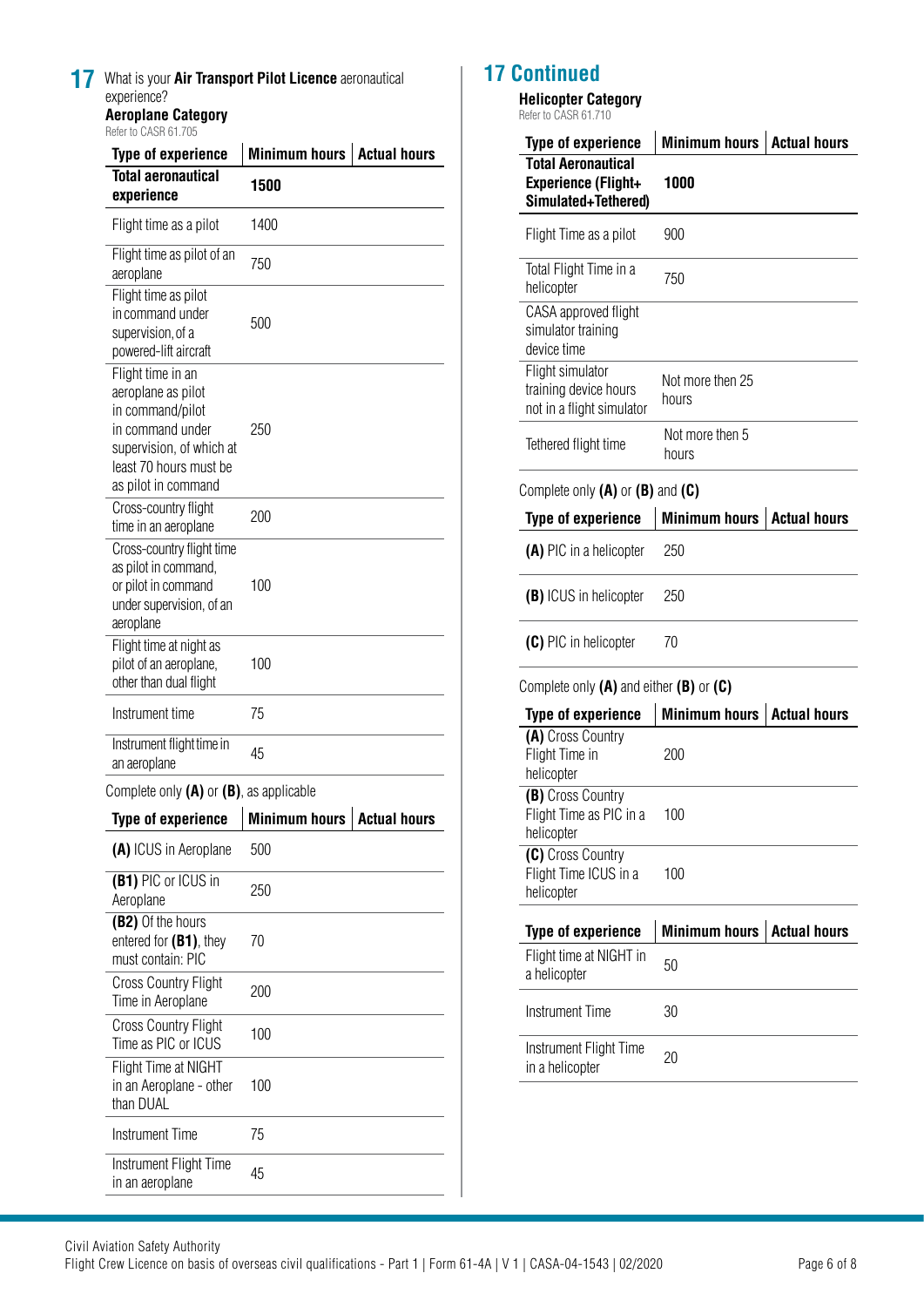## **17 Continued**

**Powered-lift Aircraft Category** Refer to CASR 61.715

| <b>Type of experience</b>                                                                                                 | <b>Minimum hours</b><br><b>Actual hours</b> |  |  |  |
|---------------------------------------------------------------------------------------------------------------------------|---------------------------------------------|--|--|--|
| <b>Total aeronautical</b><br>experience                                                                                   | 1500                                        |  |  |  |
| Flight time as a pilot                                                                                                    | 1400                                        |  |  |  |
| Flight time as pilot of a<br>powered-lift aircraft                                                                        | 750                                         |  |  |  |
| Flight time as pilot<br>in command/pilot<br>in command under<br>supervision, of a<br>powered-lift aircraft                | 250                                         |  |  |  |
| Flight time as pilot in<br>command of a powered-<br>lift aircraft                                                         | 70                                          |  |  |  |
| Cross-country flight time<br>as pilot in a powered-<br>lift aircraft                                                      | 100                                         |  |  |  |
| Cross-country flight time<br>as pilot in command/<br>pilot in command<br>under supervision, of a<br>powered-lift aircraft | 50                                          |  |  |  |
| Flight time at night as<br>pilot of a powered-lift<br>aircraft                                                            | 25                                          |  |  |  |
| Instrument time                                                                                                           | 75                                          |  |  |  |
| Instrument flight time in<br>a powered-lift aircraft                                                                      | 45                                          |  |  |  |

**18** What is your **Multi Crew Pilot Licence (Aeroplane Only)** aeronautical experience? Refer CASR 61.660(1)

| <b>Type of experience</b>                                              | <b>Minimum hours</b> | <b>Actual hours</b> |
|------------------------------------------------------------------------|----------------------|---------------------|
| Total aeronautical<br>experience                                       | 240                  |                     |
| Total flight time as pilot<br>of an aeroplane                          | 40                   |                     |
| Total solo flight time in<br>an aeroplane                              | 10                   |                     |
| Total cross-country<br>pilot in command flight<br>time in an aeroplane | 5                    |                     |
| Total simulated flight<br>time (in an approved<br>FSTD)                | Balance of hours     |                     |
|                                                                        |                      |                     |

## **Applicant checklist**

**19** Select all that apply:

|  |  |  |  |  | Notarised or certified copy of my overseas licence is attached |  |  |  |
|--|--|--|--|--|----------------------------------------------------------------|--|--|--|
|  |  |  |  |  |                                                                |  |  |  |

| $\Box$ Notarised or certified copy of last 3 pages of my logbook is<br>attached |
|---------------------------------------------------------------------------------|
|                                                                                 |

Certified copy of my ASIC or AVID is attached (If you have applied to the CASA ASIC Team for an ASIC or AVID, your licence cannot be issued until you have received a security background check that is not adverse)

ICAO AELP assessment is attached

Given the Civil Aviation Authority in the country of licence issue the authority to release information to CASA

**Previously notified CASA of any CAR 5 endorsements to be** issued on my CASR Part 61 licence/'Recognition and Transfer CAR Part 5 Qualifications' (61-9TX) is attached

 $\Box$  CASA holds my current photo (submitted within the previous 10 years) or current photo and 'Lodgement of current photo with CASA' (61-9PIC) is attached

If other please specify

## **Applicant declaration**

**20** I declare that:

- All statements in this application are true and correct in every particular and that I have read and understood all provisions of the Civil Aviation Safety Regulations 1998 which are relevant to this application.
- I understand CASA will use the currently held details to process this application and it is my responsibility to ensure my details are correct prior to lodgment.
- I consent to CASA using and disclosing my personal information in accordance with [CASA Privacy Policy](http://www.casa.gov.au/privacy-policy) including exchanging the information with Commonwealth, State and Territory government agencies.
- I accept that if this application is withdrawn or refused by CASA, or if CASA are unable to assess the application because I have failed to provide the required information, I am liable to pay CASA fees for work conducted.
- I have attached all required documentation specified in the applicant checklist.
- I acknowledge that to knowingly make a false or misleading statement in this application is an offence against the [Criminal Code Act 1995 \(Cth\).](https://www.legislation.gov.au/Details/C2018C00244)

### Full name

| Signature         |  |  |
|-------------------|--|--|
|                   |  |  |
|                   |  |  |
| Date (DD/MM/YYYY) |  |  |
|                   |  |  |
|                   |  |  |